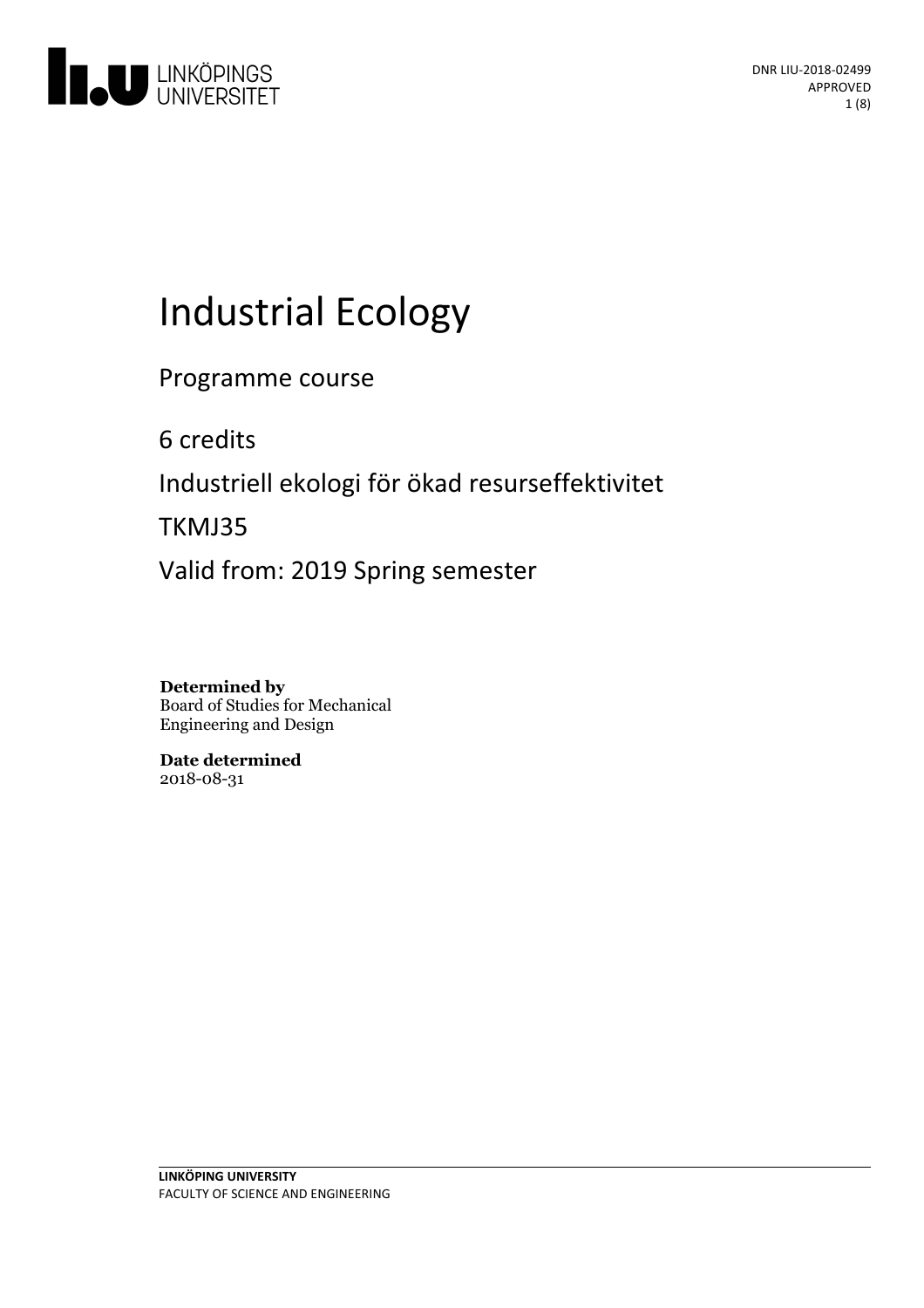# Main field of study

Energy and Environmental Engineering

Course level

First cycle

### Advancement level

 $G<sub>2</sub>X$ 

### Course offered for

- Energy Environment Management, M Sc in Engineering
- Industrial Engineering and Management International, M Sc in Engineering
- Industrial Engineering and Management, M Sc in Engineering

### Entry requirements

Note: Admission requirements for non-programme students usually also include admission requirements for the programme and threshold requirements for progression within the programme, or corresponding.

# **Prerequisites**

Environmental Technology

# Intended learning outcomes

The course aims at developing the participants' understanding of a proactive approach to the prevention of environmental impact from products, organisations and technical systems. This will be accomplished since the participant will be able to;

- evaluate environmental impact from material and energy flows in a life cycle perspective based on thermodynamics and suggest improvements with the awareness of the risk for problem shifting
- apply material strategies such as dematerialisation, substitution and waste hierarchies regarding different products
- describe the usability of different tools and strategies for optimising material and energy flows in a life cycle perspective
- describe and use life cycle assessment to quantify environmental impacts from a system,<br>• search and analyse information regarding a societal environmental
- problem, propose realistic system approches for increased resource efficiency and present the results both orally and in written form.

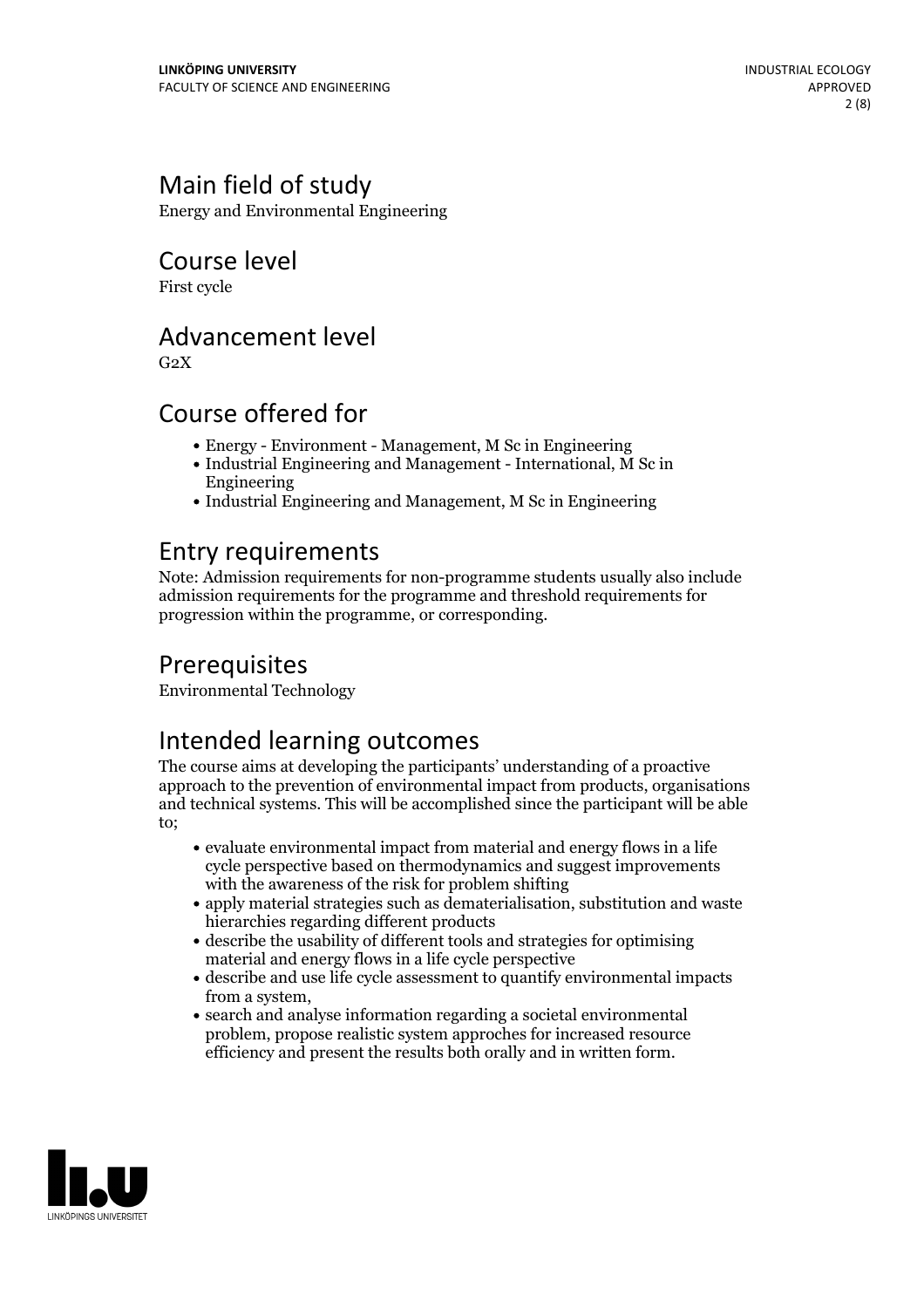### Course content

- Material strategies with special emphasis on waste and recycling: Waste management in practice, Waste hierarchy, Reuse, Material and Energy recycling, Land-fills, Urban and Land-fill mining, Resource dissipation, Exergy and entropy, Dematerialisation, Transmaterialisation, Material and substance selection, Service-life, Use of by-products, Producers' responsibility
- Tools and concepts for environmental systems analysis with special Material flow analyses, Total material requirement, Direct material input, Material intensity per service, Ecological rucksacks, Ecological footprint, Substance flow analyses, Life-cycle assessments
- Urban and landfill mining, waste hierarcies, exergy and entrophy
- Business dimensions and insights into the conditions for a company in the recycling business

# Teaching and working methods

Lectures, guest lectures, literature seminars and different forms of group exercises

# Examination

| TEN1                                  | Written examination | 4 credits | U, 3, 4, 5 |
|---------------------------------------|---------------------|-----------|------------|
|                                       | UPG1 Assignments    | 2 credits | U.G        |
| Active involvement in group exercises |                     |           |            |

### Grades

Four-grade scale, LiU, U, 3, 4, 5

### Department

Institutionen för ekonomisk och industriell utveckling

# Director of Studies or equivalent

Carina Sundberg

# Examiner

Niclas Svensson

# Course website and other links

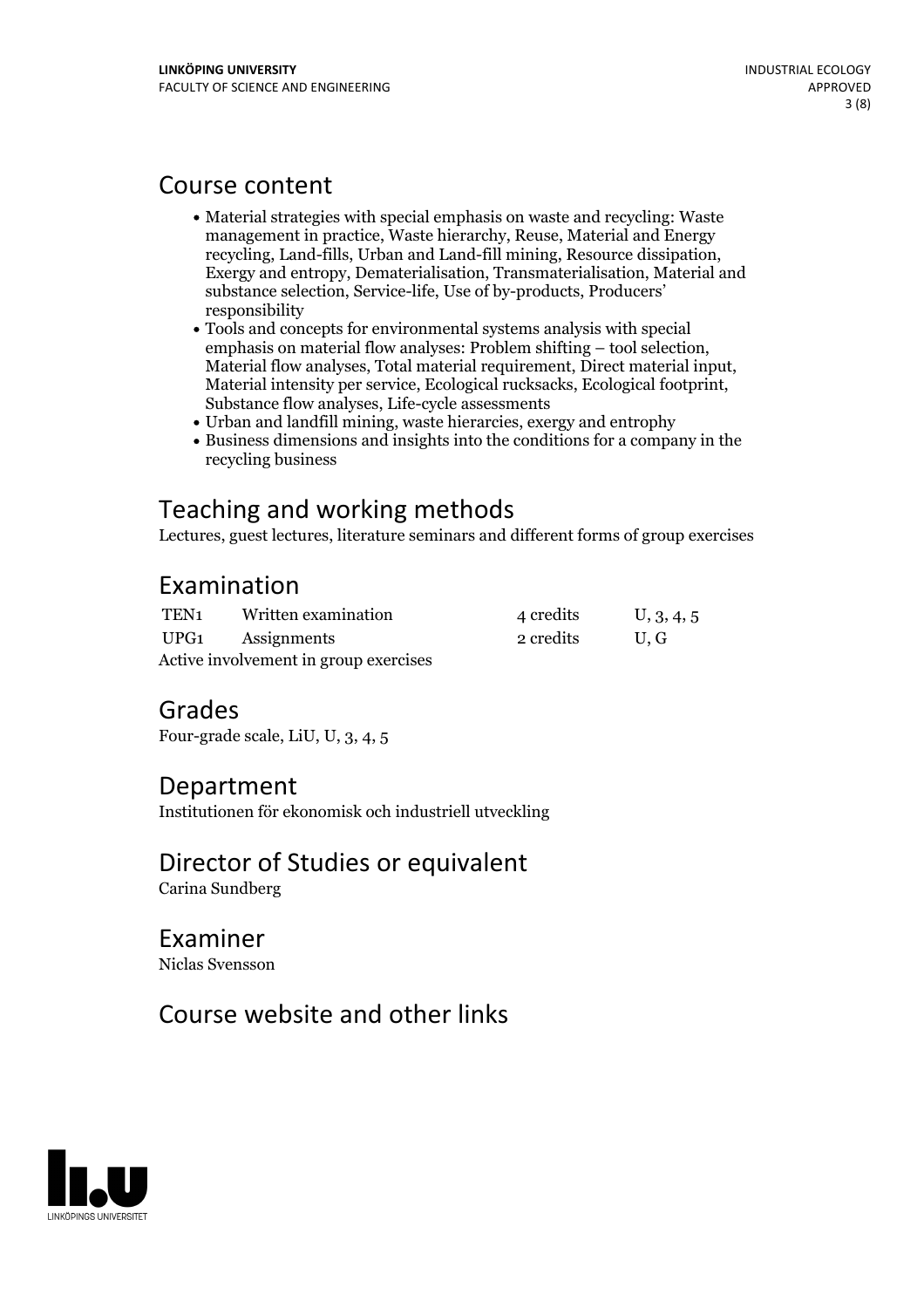# Education components

Preliminary scheduled hours: 48 h Recommended self-study hours: 112 h

# Course literature

Vetenskapliga artiklar och rapporter

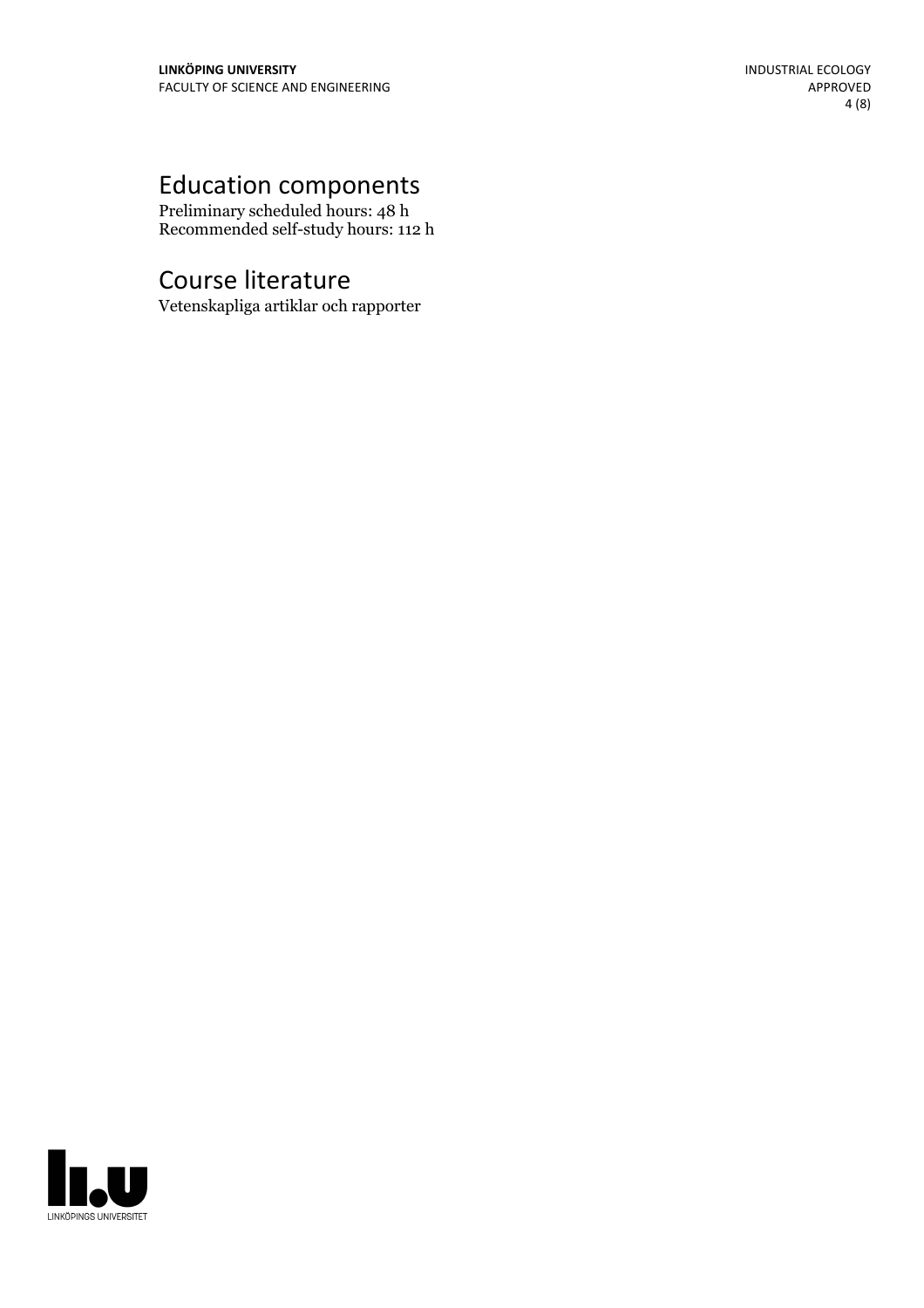# **Common rules**

### **Course syllabus**

A syllabus has been established for each course. The syllabus specifies the aim and contents of the course, and the prior knowledge that a student must have in order to be able to benefit from the course.

### **Timetabling**

Courses are timetabled after a decision has been made for this course concerning its assignment to a timetable module. A central timetable is not drawn up for courses with fewer than five participants. Most project courses do not have a central timetable.

### **Interrupting a course**

The vice-chancellor's decision concerning regulations for registration, deregistration and reporting results (Dnr LiU-2015-01241) states that interruptions in study are to be recorded in Ladok. Thus, all students who do not participate in a course for which they have registered must record the interruption, such that the registration on the course can be removed. Deregistration from <sup>a</sup> course is carried outusing <sup>a</sup> web-based form: www.lith.liu.se/for-studenter/kurskomplettering?l=sv.

### **Cancelled courses**

Courses with few participants (fewer than 10) may be cancelled or organised in a manner that differs from that stated in the course syllabus. The board of studies is to deliberate and decide whether a course is to be cancelled orchanged from the course syllabus.

### **Regulations relatingto examinations and examiners**

Details are given in a decision in the university's rule book: http://styrdokument.liu.se/Regelsamling/VisaBeslut/622678.

### **Forms of examination**

### **Examination**

Written and oral examinations are held at least three times a year: once immediately after the end of the course, once in August, and once (usually) in one of the re-examination periods. Examinations held at other times are to follow a decision of the board of studies.

Principles for examination scheduling for courses that follow the study periods:

courses given in VT1 are examined for the first time in March, with re-

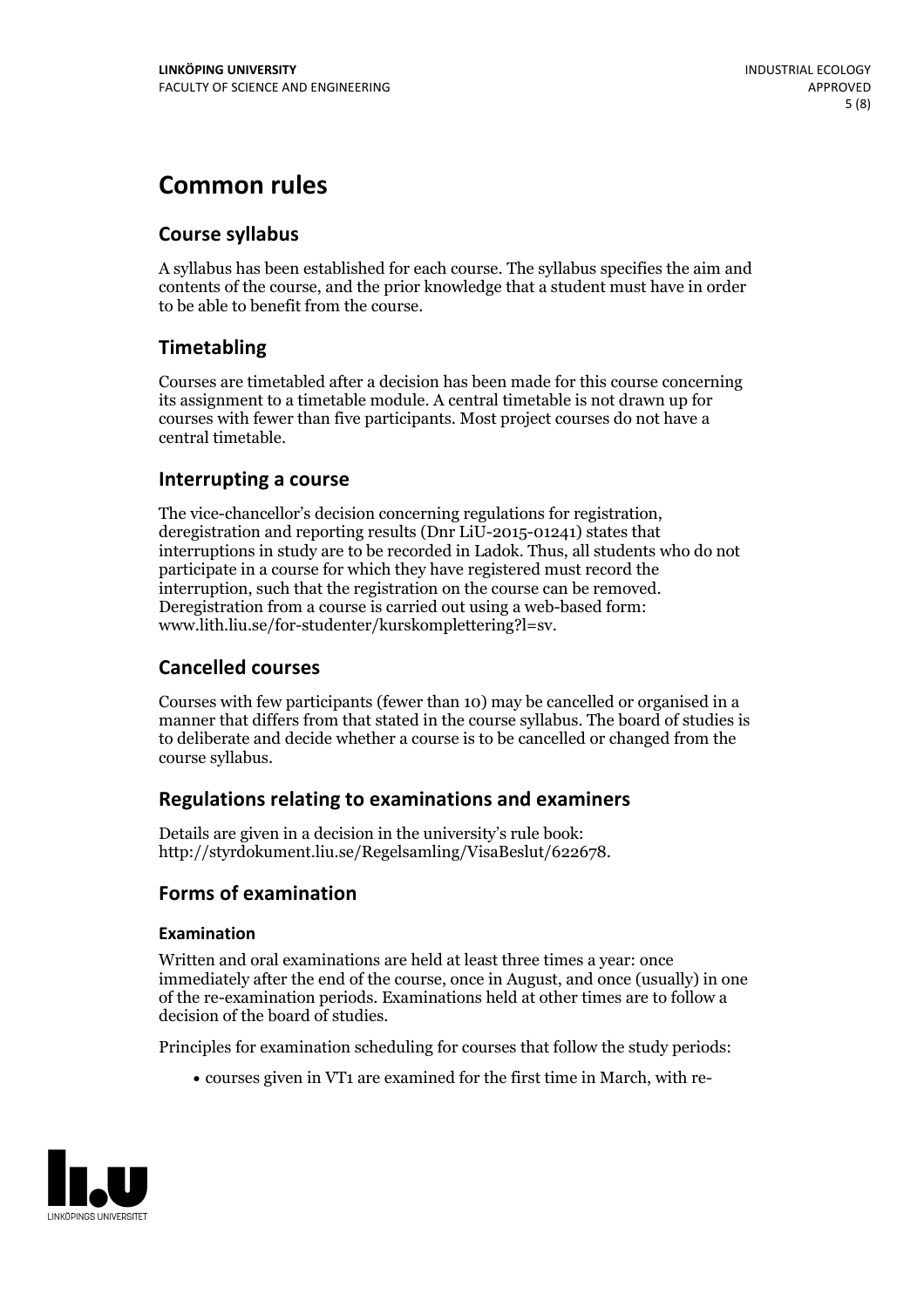examination in June and August

- courses given in VT2 are examined for the first time in May, with re-examination in August and October
- courses given in HT1 are examined for the first time in October, with re-examination in January and August
- courses given in HT2 are examined for the first time in January, with re-examination at Easter and in August.

The examination schedule is based on the structure of timetable modules, but there may be deviations from this, mainly in the case of courses that are studied and examined for several programmes and in lower grades (i.e. 1 and 2).

- Examinations for courses that the board of studies has decided are to be held in alternate years are held only three times during the year in which
- the course is given.<br>• Examinations for courses that are cancelled or rescheduled such that they are not given in one or several years are held three times during the year that immediately follows the course, with examination scheduling that corresponds to the scheduling that was in force before the course was cancelled or rescheduled.<br>• If teaching is no longer given for a course, three examination occurrences
- are held during the immediately subsequent year, while examinations are at the same time held for any replacement course that is given, or alternatively in association with other re-examination opportunities. Furthermore, an examination is held on one further occasion during the next subsequent year, unless the board of studies determines otherwise.<br>• If a course is given during several periods of the year (for programmes, or
- on different occasions for different programmes) the board orboards of studies determine together the scheduling and frequency of re-examination occasions.

#### **Registration for examination**

In order to take an examination, a student must register in advance at the Student Portal during the registration period, which opens 30 days before the date of the examination and closes 10 days before it. Candidates are informed of the location of the examination by email, four days in advance. Students who have not registered for an examination run the risk of being refused admittance to the examination, if space is not available.

Symbols used in the examination registration system:

- \*\* denotes that the examination is being given for the penultimate time.
- \* denotes that the examination is being given for the last time.

### **Code of conduct for students during examinations**

Details are given in a decision in the university's rule book: http://styrdokument.liu.se/Regelsamling/VisaBeslut/622682.

#### **Retakes for higher grade**

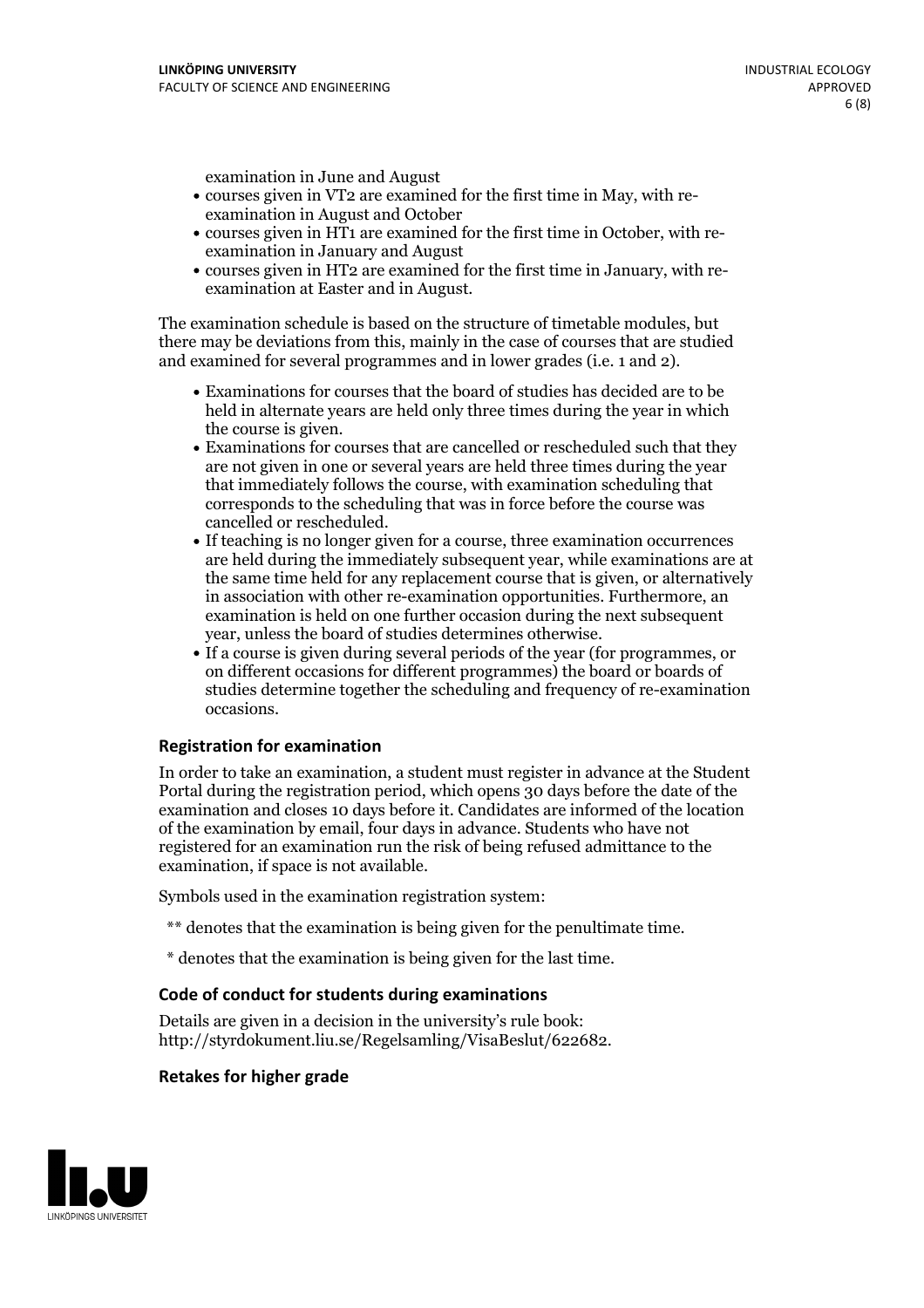Students at the Institute of Technology at LiU have the right to retake written examinations and computer-based examinations in an attempt to achieve a higher grade. This is valid for all examination components with code "TEN" and "DAT". The same right may not be exercised for other examination components, unless otherwise specified in the course syllabus.

#### **Retakes of other forms of examination**

Regulations concerning retakes of other forms of examination than written examinations and computer-based examinations are given in the LiU regulations for examinations and examiners, http://styrdokument.liu.se/Regelsamling/VisaBeslut/622678.

#### **Plagiarism**

For examinations that involve the writing of reports, in cases in which it can be assumed that the student has had access to other sources (such as during project work, writing essays, etc.), the material submitted must be prepared in accordance with principles for acceptable practice when referring to sources (references or quotations for which the source is specified) when the text, images, ideas, data, etc. of other people are used. It is also to be made clear whether the author has reused his or her own text, images, ideas, data, etc. from previous examinations.

A failure to specify such sources may be regarded as attempted deception during examination.

#### **Attempts to cheat**

In the event of <sup>a</sup> suspected attempt by <sup>a</sup> student to cheat during an examination, or when study performance is to be assessed as specified in Chapter <sup>10</sup> of the Higher Education Ordinance, the examiner is to report this to the disciplinary board of the university. Possible consequences for the student are suspension from study and a formal warning. More information is available at https://www.student.liu.se/studenttjanster/lagar-regler-rattigheter?l=sv.

#### **Grades**

The grades that are preferably to be used are Fail (U), Pass (3), Pass not without distinction  $(4)$  and Pass with distinction  $(5)$ . Courses under the auspices of the faculty board of the Faculty of Science and Engineering (Institute of Technology) are to be given special attention in this regard.

- 1. Grades U, 3, 4, 5 are to be awarded for courses that have written
- examinations. 2. Grades Fail (U) and Pass (G) may be awarded for courses with <sup>a</sup> large degree of practical components such as laboratory work, project work and group work.

#### **Examination components**

- 
- 1. Grades U, 3, 4, <sup>5</sup> are to be awarded for written examinations (TEN). 2. Grades Fail (U) and Pass (G) are to be used for undergraduate projects and other independent work.